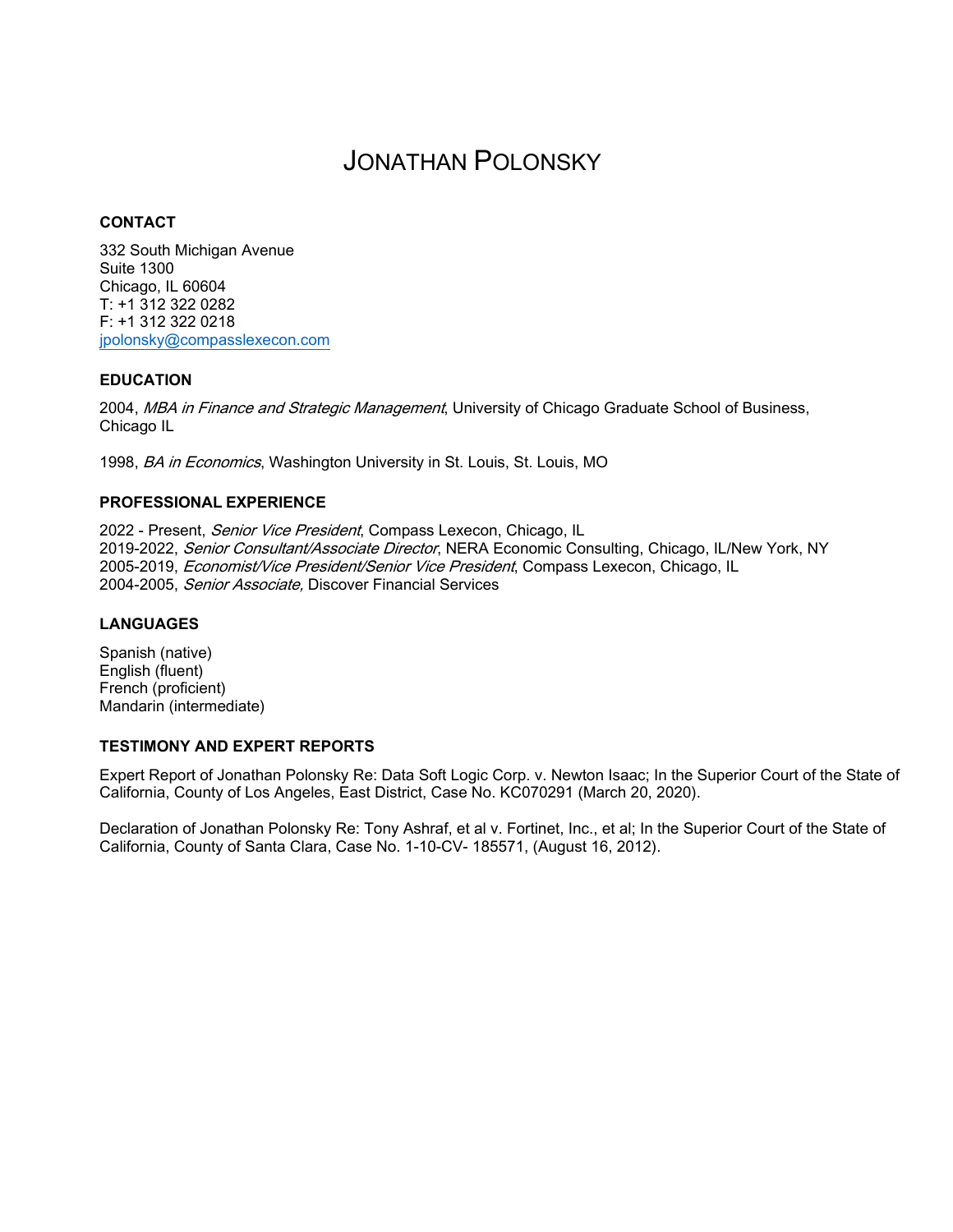## **PUBLICATIONS AND PRESENTATIONS**

"Analyzing Value Changes Between Signing and Closing in Delaware Appraisal Actions," NERA publication dated April 1, 2020

"Analyzing Value Changes Between Signing and Closing in Delaware Appraisal Actions," Presentation at the Knowledge Group seminar entitled "Trends and Updates on Financial Damages Calculations and Valuations: Best Practices Explored," January 21, 2020

## **SELECTED PROJECT WORK**

## Consulting engagements include the following types of assignments:

- Corporate Finance and Damages includes analyzing and calculating damages from lost profits, breaches of fiduciary duty, capital structure changes, allegations of aiding and abetting fraud, etc.
- Litigation related to Mergers and Acquisitions, valuation, corporate governance/sale process evaluation, and appraisal matters.
- Private Equity / Venture Capital customs and practice engagements, which refers to litigation surrounding the role of private equity and venture capital investors in evaluating new businesses, the relationship between LPs and the GP, hiring and firing management, idea novelty, etc.
- Product Liability refers to analyzing the value of warranties and estimating future litigation and warranty claims.

## Examples of prior casework include:

## **DAMAGES AND LOST PROFITS**

- Calculation and analysis of a bank's lost profits due to an alleged breach of contract.
- Evaluation of damages claims due to an alleged breach of contract in the railroad industry.
- Analysis of a rogue trader's trading positions and reviewing how he fraudulently concealed his losses.
- Analysis of damages associated with alleged tortious interference and fraudulent actions against a mining operator.
- Analysis of shareholder claims of damages associated with a public company' issuance of a non-voting public share class.
- Analyzed the value of allegedly stolen regional mall acquisitions for litigation involving the alleged usurpation of business opportunities by a REIT partnership.